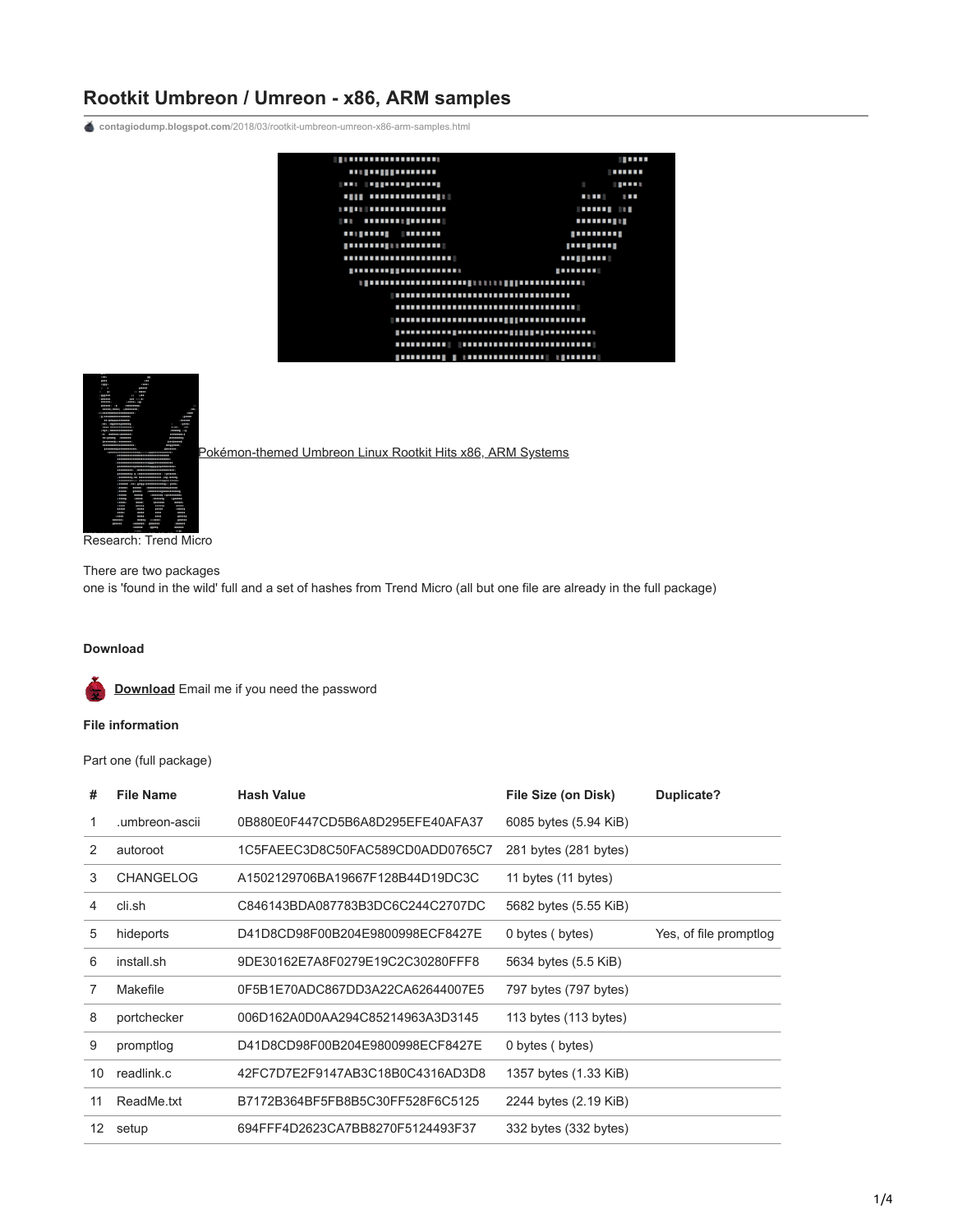| #  | <b>File Name</b> | <b>Hash Value</b>                | File Size (on Disk)     | <b>Duplicate?</b>      |
|----|------------------|----------------------------------|-------------------------|------------------------|
| 13 | spytty.sh        | 0AB776FA8A0FBED2EF26C9933C32E97C | 1011 bytes (1011 bytes) | Yes, of file spytty.sh |
| 14 | umbreon.c        | 91706EF9717176DBB59A0F77FE95241C | 1007 bytes (1007 bytes) |                        |
| 15 | access.c         | 7C0A86A27B322E63C3C29121788998B8 | 713 bytes (713 bytes)   |                        |
| 16 | audit.c          | A2B2812C80C93C9375BFB0D7BFCEFD5B | 1434 bytes (1.4 KiB)    |                        |
| 17 | chown.c          | FF9B679C7AB3F57CFBBB852A13A350B2 | 2870 bytes (2.8 KiB)    |                        |
| 18 | config.h         | 980DEE60956A916AFC9D2997043D4887 | 967 bytes (967 bytes)   |                        |
| 19 | config.h.dist    | 980DEE60956A916AFC9D2997043D4887 | 967 bytes (967 bytes)   | Yes, of file config.h  |
| 20 | dirs.c           | 46B20CC7DA2BDB9ECE65E36A4F987ABC | 3639 bytes (3.55 KiB)   |                        |
| 21 | dlsym.c          | 796DA079CC7E4BD7F6293136604DC07B | 4088 bytes (3.99 KiB)   |                        |
| 22 | exec.c           | 1935ED453FB83A0A538224AFAAC71B21 | 4033 bytes (3.94 KiB)   |                        |
| 23 | getpath.h        | 588603EF387EB617668B00EAFDAEA393 | 183 bytes (183 bytes)   |                        |
| 24 | getprocname.h    | F5781A9E267ED849FD4D2F5F3DFB8077 | 805 bytes (805 bytes)   |                        |
| 25 | includes.h       | F4797AE4B2D5B3B252E0456020F58E59 | 629 bytes (629 bytes)   |                        |
| 26 | kill.c           | C4BD132FC2FFBC84EA5103ABE6DC023D | 555 bytes (555 bytes)   |                        |
| 27 | links.c          | 898D73E1AC14DE657316F084AADA58A0 | 2274 bytes (2.22 KiB)   |                        |
| 28 | local-door.c     | 76FC3E9E2758BAF48E1E9B442DB98BF8 | 501 bytes (501 bytes)   |                        |
| 29 | lpcap.h          | EA6822B23FE02041BE506ED1A182E5CB | 1690 bytes (1.65 KiB)   |                        |
| 30 | maps.c           | 9BCD90BEA8D9F9F6270CF2017F9974E2 | 1100 bytes (1.07 KiB)   |                        |
| 31 | misc.h           | 1F9FCC5D84633931CDD77B32DB1D50D0 | 2728 bytes (2.66 KiB)   |                        |
| 32 | netstat.c        | 00CF3F7E7EA92E7A954282021DD72DC4 | 1113 bytes (1.09 KiB)   |                        |
| 33 | open.c           | F7EE88A523AD2477FF8EC17C9DCD7C02 | 8594 bytes (8.39 KiB)   |                        |
| 34 | pam.c            | 7A947FDC0264947B2D293E1F4D69684A | 2010 bytes (1.96 KiB)   |                        |
| 35 | pam_private.h    | 2C60F925842CEB42FFD639E7C763C7B0 | 12480 bytes (12.19 KiB) |                        |
| 36 | pam_vprompt.c    | 017FB0F736A0BC65431A25E1A9D393FE | 3826 bytes (3.74 KiB)   |                        |
| 37 | passwd.c         | A0D183BBE86D05E3782B5B24E2C96413 | 2364 bytes (2.31 KiB)   |                        |
| 38 | pcap.c           | FF911CA192B111BD0D9368AFACA03C46 | 1295 bytes (1.26 KiB)   |                        |
| 39 | procstat.c       | 7B14E97649CD767C256D4CD6E4F8D452 | 398 bytes (398 bytes)   |                        |
| 40 | procstatus.c     | 72ED74C03F4FAB0C1B801687BE200F06 | 3303 bytes (3.23 KiB)   |                        |
| 41 | readwrite.c      | C068ED372DEAF8E87D0133EAC0A274A8 | 2710 bytes (2.65 KiB)   |                        |
| 42 | rename.c         | C36BE9C01FEADE2EF4D5EA03BD2B3C05 | 535 bytes (535 bytes)   |                        |
| 43 | setgid.c         | 5C023259F2C244193BDA394E2C0B8313 | 667 bytes (667 bytes)   |                        |
| 44 | sha256.h         | 003D805D919B4EC621B800C6C239BAE0 | 545 bytes (545 bytes)   |                        |
| 45 | socket.c         | 348AEF06AFA259BFC4E943715DB5A00B | 579 bytes (579 bytes)   |                        |
| 46 | stat.c           | E510EE1F78BD349E02F47A7EB001B0E3 | 7627 bytes (7.45 KiB)   |                        |
| 47 | syslog.c         | 7CD3273E09A6C08451DD598A0F18B570 | 1497 bytes (1.46 KiB)   |                        |
| 48 | umbreon.h        | F76CAC6D564DEACFC6319FA167375BA5 | 4316 bytes (4.21 KiB)   |                        |
| 49 | unhide-funcs.c   | 1A9F62B04319DA84EF71A1B091434C64 | 4729 bytes (4.62 KiB)   |                        |
| 50 | cryptpass.py     | 2EA92D6EC59D85474ED7A91C8518E7EC | 192 bytes (192 bytes)   |                        |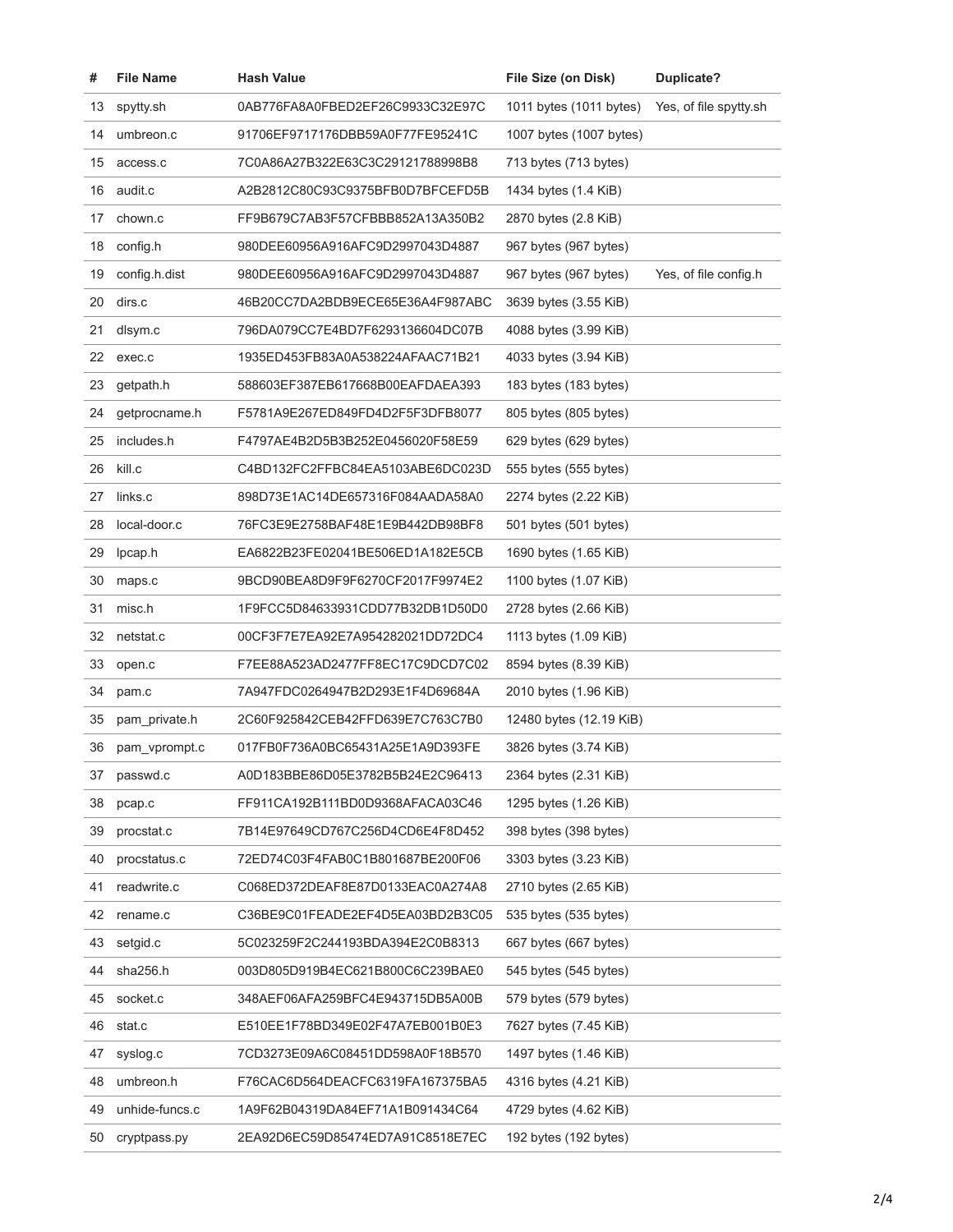| #  | <b>File Name</b>  | <b>Hash Value</b>                | File Size (on Disk)     | Duplicate? |
|----|-------------------|----------------------------------|-------------------------|------------|
| 51 | environment.sh    | 70F467FE218E128258D7356B7CE328F1 | 1086 bytes (1.06 KiB)   |            |
| 52 | espeon-connect.sh | A574C885C450FCA048E79AD6937FED2E | 247 bytes (247 bytes)   |            |
| 53 | espeon-shell      | 9EEF7E7E3C1BEE2F8591A088244BE0CB | 2167 bytes (2.12 KiB)   |            |
| 54 | espeon.c          | 499FF5CF81C2624B0C3B0B7E9C6D980D | 14899 bytes (14.55 KiB) |            |
| 55 | listen.sh         | 69DA525AEA227BE9E4B8D59ACFF4D717 | 209 bytes (209 bytes)   |            |
| 56 | spytty.sh         | 0AB776FA8A0FBED2EF26C9933C32E97C | 1011 bytes (1011 bytes) |            |
| 57 | ssh-hidden.sh     | AE54F343FE974302F0D31776B72D0987 | 127 bytes (127 bytes)   |            |
| 58 | unfuck.c          | 457B6E90C7FA42A7C46D464FBF1D68E2 | 384 bytes (384 bytes)   |            |
| 59 | unhide-self.py    | B982597CEB7274617F286CA80864F499 | 986 bytes (986 bytes)   |            |
| 60 | listen.sh         | F5BD197F34E3D0BD8EA28B182CCE7270 | 233 bytes (233 bytes)   |            |

## part 2 (those listed in the Trend Micro article)

| #                        | <b>File Name</b>                                                 | <b>Hash Value</b>                | <b>File</b><br><b>Size</b><br>(on<br>Disk) |
|--------------------------|------------------------------------------------------------------|----------------------------------|--------------------------------------------|
| 1                        | 015a84eb1d18beb310e7aeeceab8b84776078935c45924b3a10aa884a93e28ac | A47E38464754289C0F4A55ED7BB55648 | 9375<br>bytes<br>(9.16)<br>KiB)            |
| 2                        | 0751cf716ea9bc18e78eb2a82cc9ea0cac73d70a7a74c91740c95312c8a9d53a | F9BA2429EAE5471ACDE820102C5B8159 | 7512<br>bytes<br>(7.34)<br>KiB)            |
| 3                        | 0a4d5ffb1407d409a55f1aed5c5286d4f31fe17bc99eabff64aa1498c5482a5f | 0AB776FA8A0FBED2EF26C9933C32E97C | 1011<br>bytes<br>(1011)<br>bytes)          |
| $\overline{\mathcal{A}}$ | 0ce8c09bb6ce433fb8b388c369d7491953cf9bb5426a7bee752150118616d8ff | B982597CEB7274617F286CA80864F499 | 986<br>bytes<br>(986)<br>bytes)            |
| 5                        | 122417853c1eb1868e429cacc499ef75cfc018b87da87b1f61bff53e9b8e8670 | 9EEF7E7E3C1BEE2F8591A088244BE0CB | 2167<br>bytes<br>(2.12)<br>KiB)            |
| 6                        | 409c90ecd56e9abcb9f290063ec7783ecbe125c321af3f8ba5dcbde6e15ac64a | B4746BB5E697F23A5842ABCAED36C914 | 6149<br>bytes<br>(6)<br>KiB)               |
| 7                        | 4fc4b5dab105e03f03ba3ec301bab9e2d37f17a431dee7f2e5a8dfadcca4c234 | D0D97899131C29B3EC9AE89A6D49A23E | 65160<br>bytes<br>(63.63)<br>KiB)          |
| 8                        | 8752d16e32a611763eee97da6528734751153ac1699c4693c84b6e9e4fb08784 | E7E82D29DFB1FC484ED277C702187818 | 55564<br>bytes<br>(54.26)<br>KiB)          |
| 9                        | 991179b6ba7d4aeabdf463118e4a2984276401368f4ab842ad8a5b8b73088522 | 2B1863ACDC0068ED5D50590CF792DF05 | 7664<br>bytes<br>(7.48)<br>KiB)            |
|                          |                                                                  |                                  |                                            |